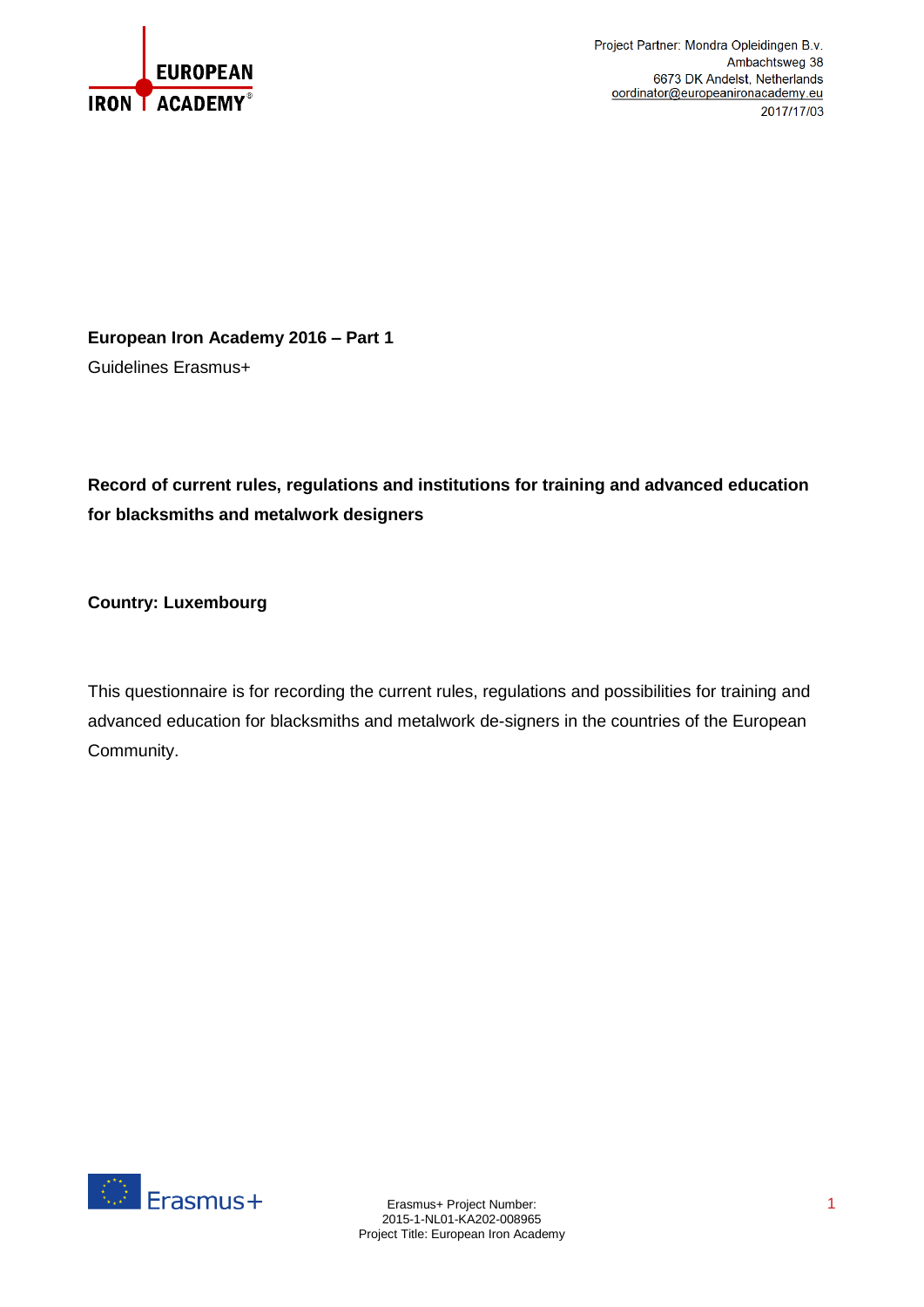

1. Which Ministry is responsible for Careers and Employment in your country? *Address / persons responsible* 

Ministère de l' Éducation nationale, de l'Enfance et de la Jeunesse 29, rue Aldringen L-2926 Luxembourg [www.men.lu](http://www.men.lu/) www.gouvernement.lu

2. Which trade/professional association is responsible in your country for blacksmiths and metalwork designers?

3.a) Who is legally responsible for the training of blacksmiths and metalwork designers in your country? Art

3.b) What aid/help (governmental or private) is offered in your country and to what conditions?

*No answer.*

4. Which schools (including schools financed by the government or private schools) in your country provide training/education for young blacksmiths and metalwork designers? There's nothing interesting for real blacksmiths on the official schools right now and it is getting worst with the time cause the only 2 that function a bit better was closed last year(the state consider not enought interesting continuous this classes).

5. How does one become a blacksmith trainee, journeyman or a master craftsman? No answer.

6. How does one become a blacksmith trainee, journeyman or a master craftsman?

No answer.

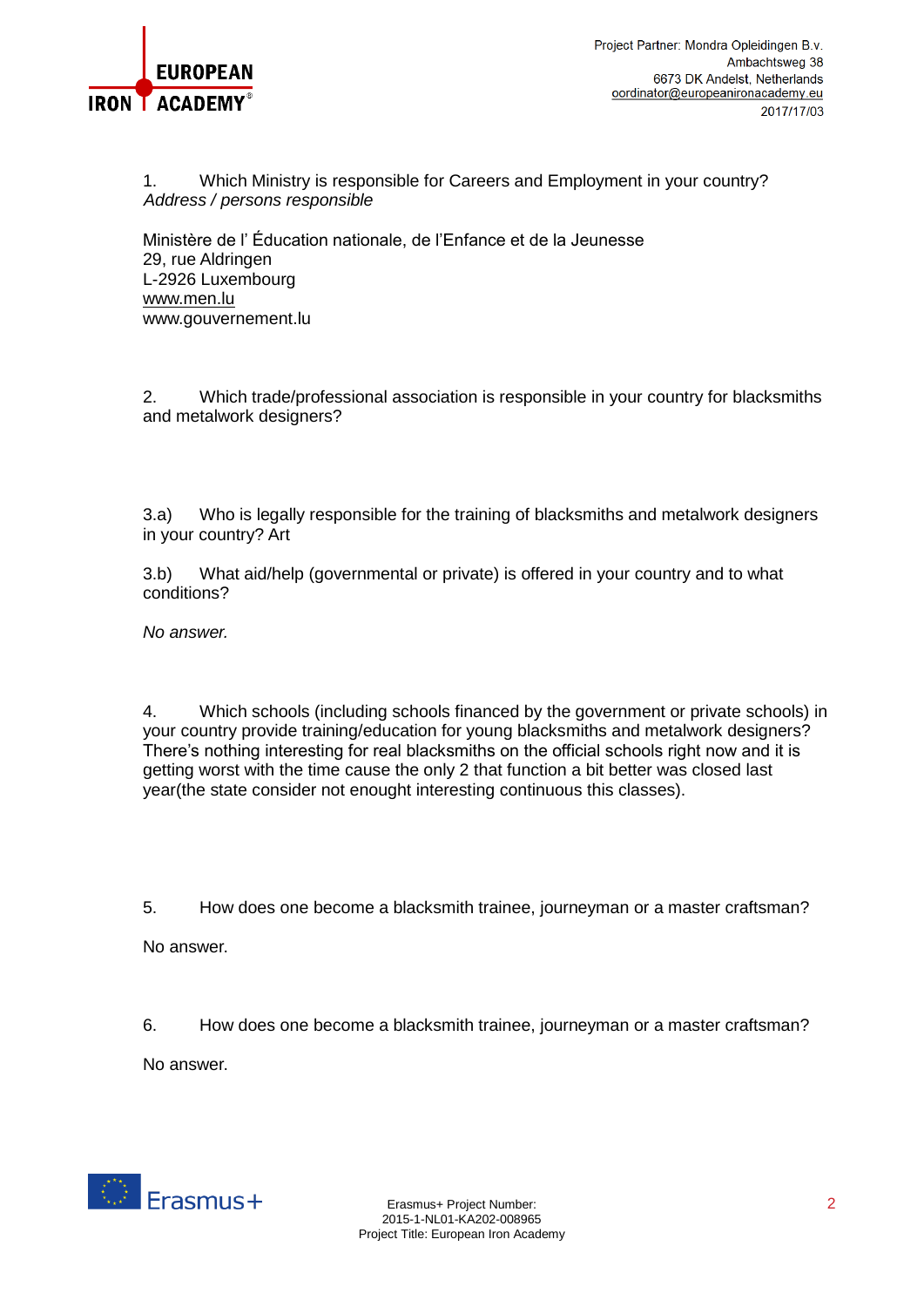

*7.* Are there free schools, academies which convey knowledge to blacksmiths and metalworkers?

No answer.

8a. Are there leading metalworker designers/companies (Stakeholders) in your country who take care of training and advanced education? (for example, who offer traineeships or support journeymen.)

*and*

8b. Are there institutes, academies or schools in your country which take care of advanced education (special knowledge)?

*(e.g. working with metal in the preservation of ancient buildings / architecture / tools/ construction/ historic techniques or methods / blacksmiths / carriage makers. Address / persons responsible*

No answer.

9. Are there institutes, academies or schools in your country which take care of advanced education (special knowledge)?

*(e.g. working with metal in the preservation of ancient buildings / architecture / tools/ construction/ historic techniques or methods / blacksmiths / carriage makers Address / persons responsible*

No answer.

10. Media: what printed matter and internet media are available in your country? *Address / persons responsible*

No answer.

11. Which technical literature is offered in your language? *Publishers / Addresses / persons responsible*

No answer.